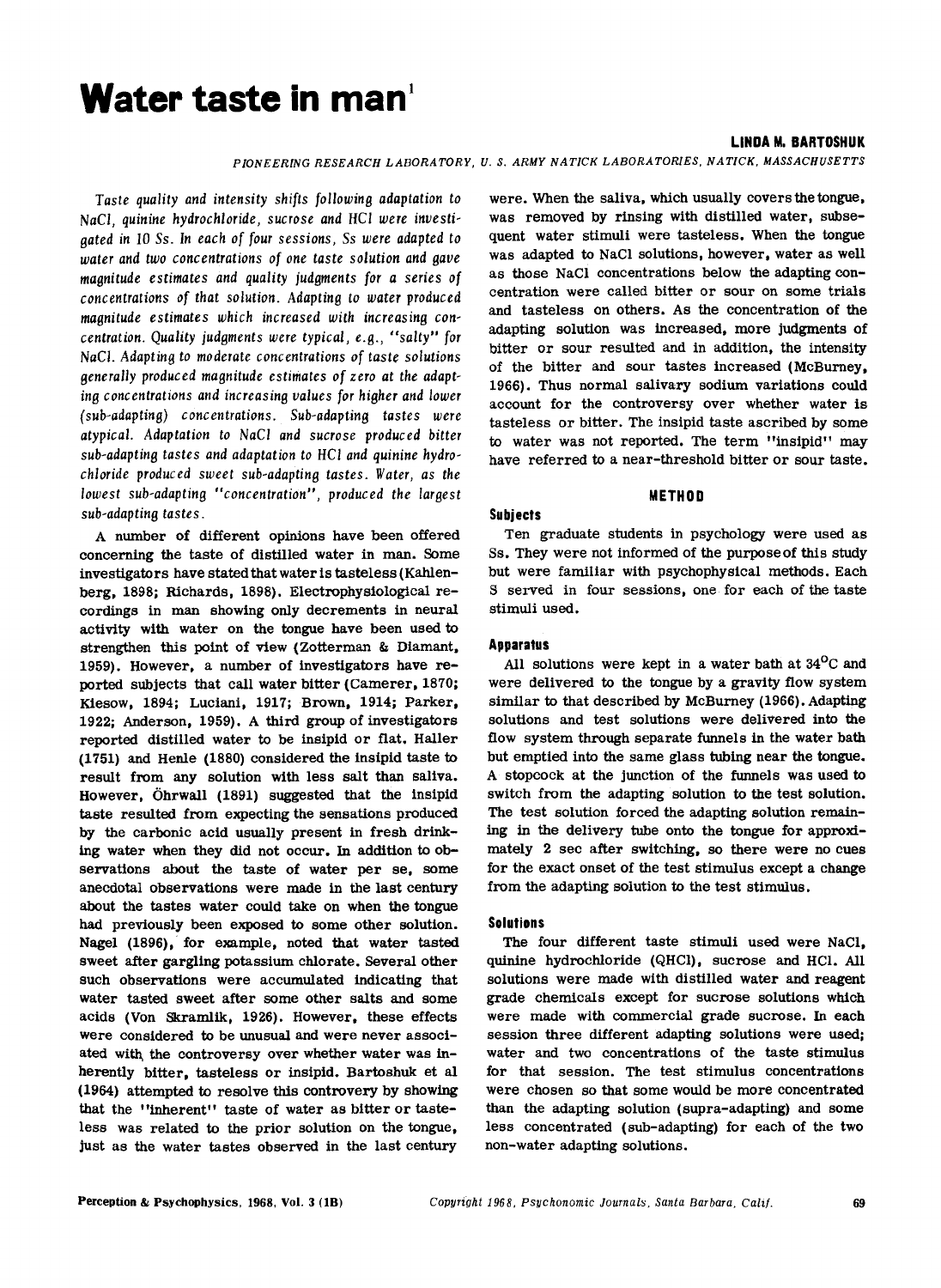

Fig. 1. Effects of adaptation to NaCl on quality judgments and magnitude estimates of a concentration series of NaCl solutions  $(N=10)$ .

# **Presentation of Stimuli**

Each trial consisted of 40 sec of adapting solution followed by the test solution both flowing at the rate of 4 ml/sec. Ss were instructed to report both the magnitude and quality of the test stimulus. A magnitude standard of 0.3 M NaCl following adaptation to distilled water was provided and arbitrarily given a magnitude of 100. Ss wrote magnitude estimates on response sheets under columns headed "tasteless," "salty," "sweet," "sour," or "bitter." An additional column was provided for tastes not described by one of the headings. Ss were instructed to note cases in which the adapting taste did not disappear and also to note whether the test stimulus following was the same taste and magnitude as the adapting solution. Generally, adaptation was complete in 40 sec for all taste solutions and concentrations used. However, a few Ss reported that the sour taste of the HCl adapting solutions did not disappear. Thus when the test stimulus was the same concentration as the adapting stim-



Fig. 2. Effects of adaptation of QHCl on quality judgments and magnitude estimates of a concentration series of QHCl solutions  $(N=10)$ .



Fig. 3. Effects of adaptation to sucrose on quality judgments and magnitude estimates of a concentration series of sucrose solutions (N=10).

ulus, switching to the test stimulus simply continued the taste present.

#### **RESULTS**

Quality judgments and arithmetic means of the magnitude estimates are shown in Figs. 1 through 4.

In each figure the adapting concentration in the magnitude estimate functions is indicated by the symbol used to designate points on the appropriate function, e.g., the X indicates adaptation to water prior to each test stimulus. Each of the three boxes under quality judgments represents responses after one adapting solution. The adapting solution is indicated by an arrow. The top box, for example, shows taste qualities following adaptation to water. The results for NaCl (Fig. 1) are similar to those reported earlier (Bartoshuk et al, 1964; McBurney, 1966). The taste of the adapting solution completely disappeared during 40 sec, which is consistent with the complete adaptation found for taste by Abrahams et al (1937). A NaCl test stimulus



Fig. 4. Effects of adaptation to HCl on quality judgments and magnitude estimates of a concentration series of HCl solutions  $(N=10)$ .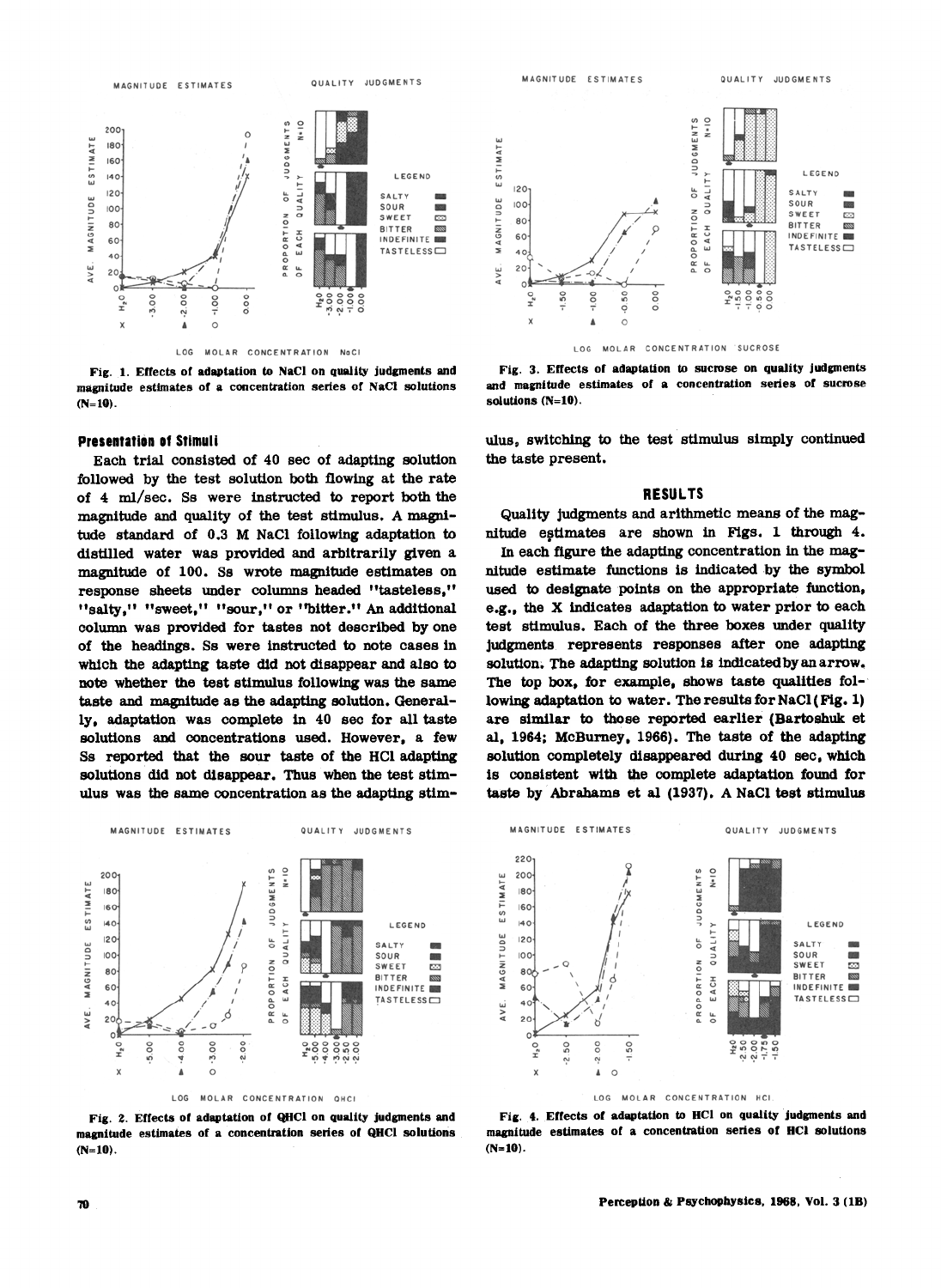of the same concentration as the adapting stimulus was called tasteless and given a magnitude of zero. Supra-adapting solutions had the typical salty taste found by Hahn (1934). However. sub-adapting solutions were not tasteless but on the contrary were reported as being bitter. The magnitude of the sub-adapting taste increased as the concentration decreased, with the maximum taste at water. The results for the other adapting solutions are similar but the sub-adapting qualities vary. The sub-adapting taste was sweet after adaptation to QHCl and bitter after adaptation to sucrose. Bartoshuk et al (1964) reported more sour sub-adapting tastes following adaptation to NaCI than were found in the present experiment. Their dif- .fering results could represent either individual differences in the quality of sub-adapting tastes or confusion in some Ss between sour and bitter tastes. The responses to water under the different adapting concentrations were tested for each of the four substances by a Friedman two-way analysis of variance. All adaptation effects were significant at the 0.05 level. The results for adaptation to HCl and QHCl require additional comment. For some Sa the HCl concentrations used became tasteless within 40 sec. For others. the taste did not completely disappear. For the latter Ss, the test stimulus with the same concentration as the adapting solution was reported as having the typical taste of the adapting solution (sour for some Ss and bitter for others) rather than being tasteless (Fig. 4). However, these Ss noted that this taste was the same as that of the adapting solution. For the sub-adapting concentrations the tastes of the test solutions were reported to be distinct in either quality, magnitude or both from that of the adapting solution. If only responses different from the adapting solution had been plotted. the HCl functions would have reached zero at the adapting concentrations. With longer adaptation times the taste would probably have disappeared but additional exposure to HCl might have produced tongue damage. The subadapting qualities reported after adaptation to HCl show considerable variability. Most of the sophisticated Sa used in pilot work reported sweet sub-adapting tastes for HCI. Some of the naive Ss in this experiment may have been distracted by the tactile component of HCl solutions or there may be individual differences in the sub-adapting taste qualities. One of the QHCl functions does not reach a minimum at the adaptation concentration for the same reason as the HCl curves did not as discussed above. This point also would be zero if only "different" judgments were included. In general, not all Ss reported all sub-adapting tastes but all Sa reported at least one.

The sub-adapting tastes reported did not depend on complete adaptation. The adapting stimulus was continued long enough for complete adaptation to occur for most Sa because the test stimulus then appeared as a taste after the tasteless adapting solution rather

Perception & Psychophysics, 1968, Vol. 3 (1B)

than as a new taste after the prior taste of the adapting solution. For naive Ss, the former type of judgment appeared to be easier.

These results confirm the observations in the last century that distilled water can have various tastes to man. These different tastes are contingent on the solution preceding the water. However. the effects are produced by all sub-adapting concentrations' and not just water. Taste scales for the substances tested are thus sliding scales anchored to a zero point at the adapting concentration. When the concentration tasted is increased to supra-adapting values. the taste quality is that typically associated with the substance. e.g., sweet for sucrose, and increases in intensity with increasing concentration. When the concentration tasted is decreased to sub-adapting values, the taste quality is different from the quality typical of the substance and this new taste increases in intensity as the concentration tasted decreases. Thus the quality as well as the intensity of a taste solution depends on the concentration to which the tongue is adapted.

# **DISCUSSION**

Early work on taste adaptation concentrated on the disappearance of sensation, the increase in absolute threshold and the time necessary for recovery (Abrahams et al, 1937; Krakhauer & Dallenbach, 1937; Mayer, 1927; Hahn, 1934). These experiments emphasized only diminishing sensitivity as a result of continued stimulation and implied a loss of sensory information. In fact, "adaptation" has often been considered synonymous with "fatigue." More recently, Keidel et al (1961) have pointed out that the information capacity of a sensory modality can actually increase under conditions of constant stimulation. The present work provides an example of such increased capacity in taste. The adapting stimulus appears to modulate the meaning of subsequent input since the taste qualities of the sub-adapting stimuli change as a function of the adapting stimulus. These quality shifts increase the information available to the central nervous system. As additional effects of continued stimulation are studied, the term "adaptation" becomes harder to define. The different effects of constant stimulation probably do not all reflect a single underlying physiological process. "adaptation." For example, Bujas (1939) showed that increases in absolute threshold do not exactly parallel decreasing sensation intensity. Unfortunately. the single term adaptation has been used in different experimental contexts where different mechanisms are probably responsible for the effects observed and the conditions of constant stimulation seem to be the only commonality. If "adaptation" is to be used to describe the modulation of sensory function by constant stimulation, it must at least be divested of the implication that sensitivity decrements or "fatigue" are necessarily involved.